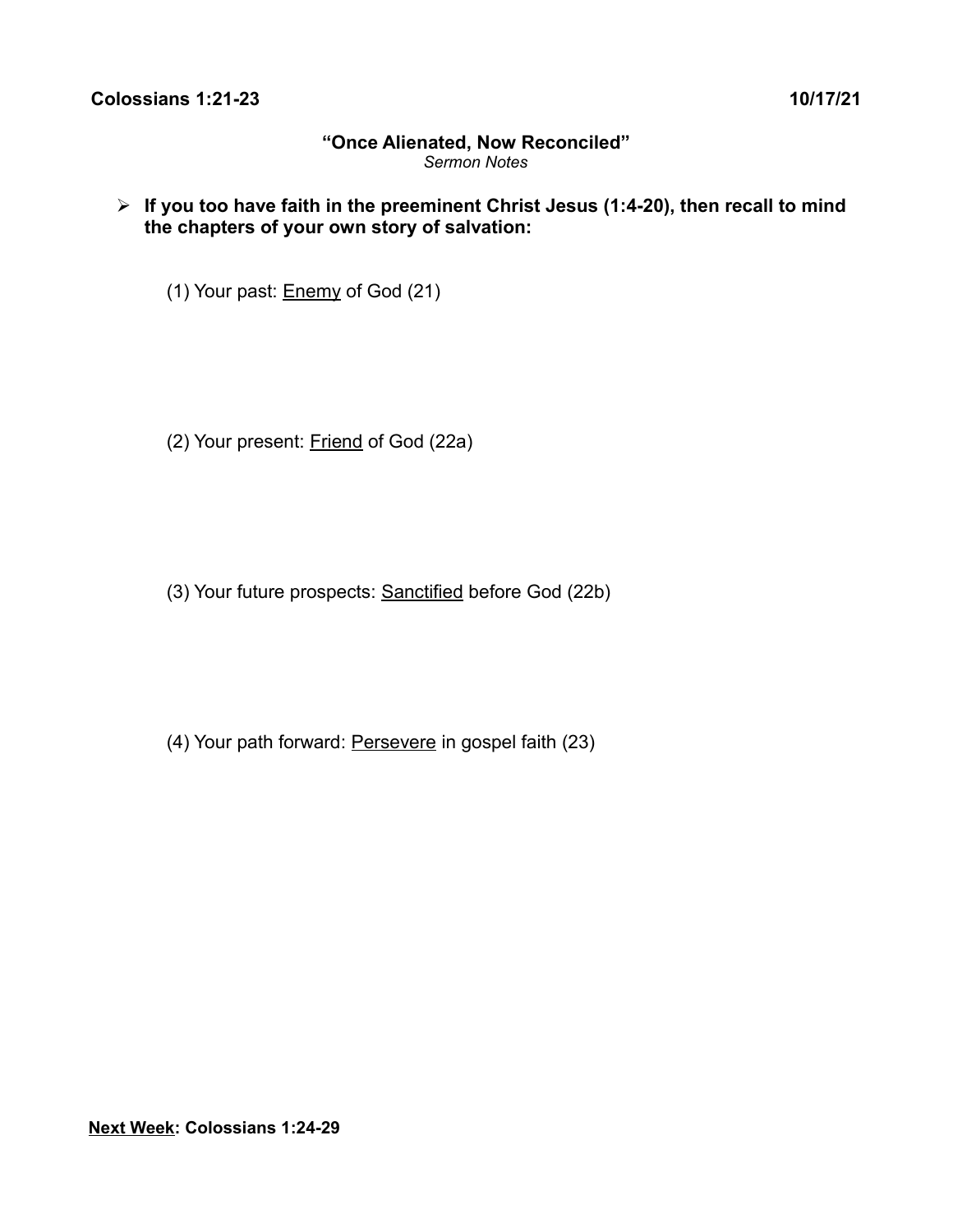# **Community Group Study Questions**

For the Week of Oct  $17<sup>th</sup>$  -  $23<sup>rd</sup>$ 

#### **Introduction: For reflection**

*Looking back, what do you recall about that season of life when you first started trusting in Jesus? We often ask people to give their "testimony", looking back to a specific day or season. What is helpful about sharing these sorts of testimonies? What might be unhelpful about testimonies that look backwards in time? What would be different if we asked people to tell testimonies of God's present work in their lives?*

#### **Context**

*In Col 1:21-23, what can we learn about Paul and Timothy as persons? What can we learn about the saints and faithful brothers in Christ at Colossae?*

Col 1:15-20 is a glorious description of the person of Christ - the preeminent one over the first creation and the new creation. Col 1:13-14 and 1:21-23 are like bookends, each describing the work of Christ. What themes carry throughout this whole section?

#### **Observation**

*The flow of this passage uses connecting words (e.g. and, but, in order to, if indeed) and adverbs (e.g. once, now) to mark a logical flow of thought that unfolds a story in time. (Hint: there is one past, two present, and one future). What is Paul telling us about God's metanarrative of redemptive history?*

*What is the main point? What supporting points does Paul address?*

### **Meaning**

*What do we learn about our triune God - Father, Son and Spirit?*

*Many see reference here to Jesus' activity as the great High Priest, beginning back in verse 20. What warrant is there for this? How does it fit into the broader biblical narrative of Jesus as High Priest (e.g. Hebrews 5-10)? How does Colossians parallel with Ephesians, especially Ephesians 1:4; 2:18-22; 3:14-21?*

*What does Paul say about being enemies of God in Ephesians 2:1-3?*

*What does Paul write elsewhere about reconciliation? Consider 2 Corinthians 5:14-21; Ephesians 2:13-17 and Romans 5:1-6:11.*

*How do you understand warnings like Col 1:23, in light of the warnings we see in Hebrews (2:1-4; 3:7-4:13; 5:11-6:12; 10:26-30; 12:15-17)? In light of Philippians 1:6 and John 10:27- 29?*

*How would you summarize Paul's words in Col 1:21-23 in one main sentence or idea?*